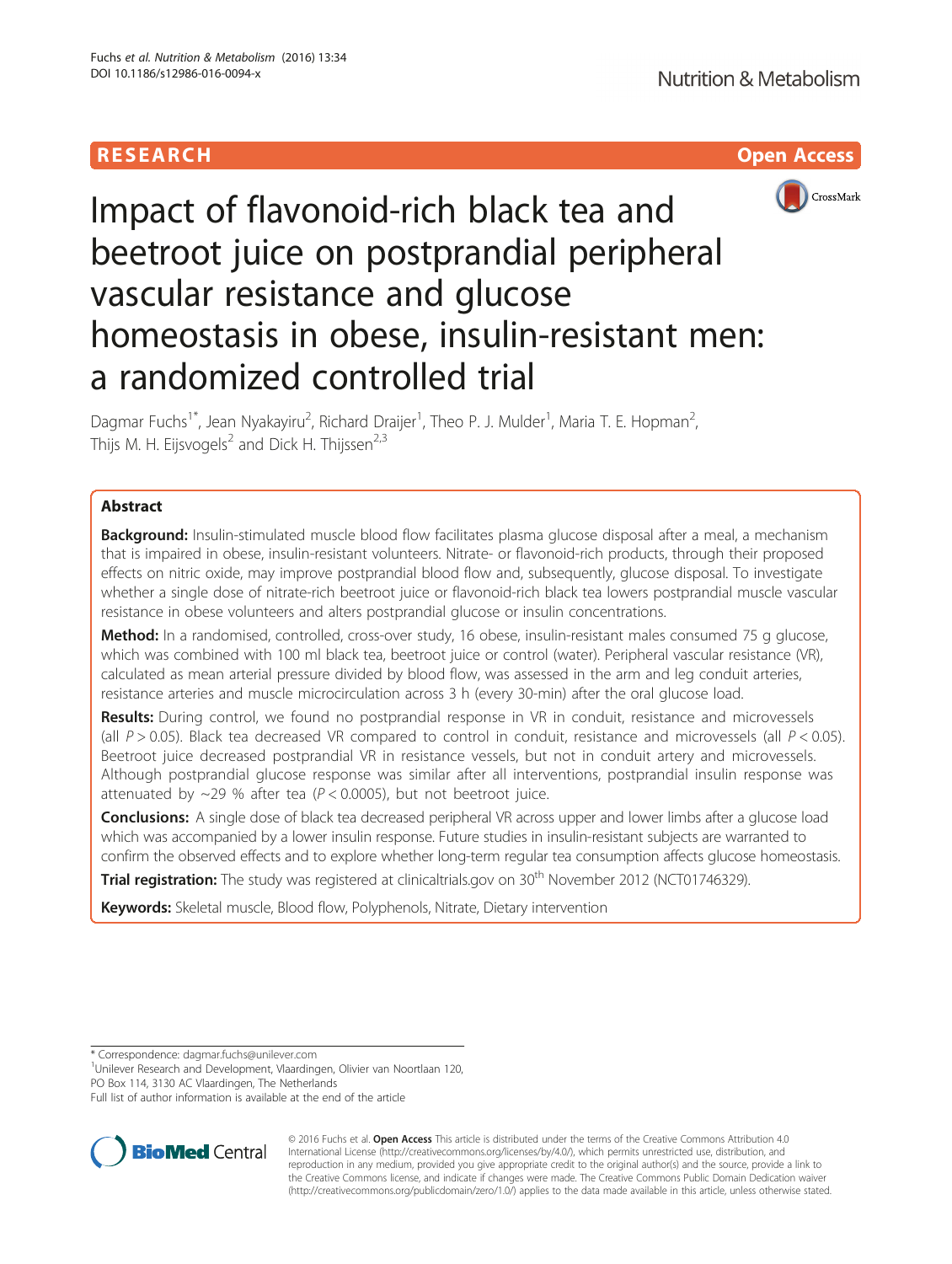# Background

Impaired glucose homeostasis is strongly related to the development or progression of diabetes mellitus type 2. After a meal, type 2 diabetes mellitus patients are exposed to prolonged elevated concentrations of blood glucose [\[1](#page-8-0)]. Skeletal muscle is the principal tissue responsible for insulin-stimulated glucose disposal and therefore significantly contributes to the postprandial regulation of glucose concentrations [\[2](#page-8-0)]. The effects of insulin to regulate glucose concentrations are, at least partly, related to reduced microvascular resistance and microvascular recruitment [[3\]](#page-8-0). Indeed, healthy individuals demonstrate an increase in skeletal muscle blood flow after intravenous glucose and oral glucose load or a carbohydrate-rich meal [\[4](#page-8-0)]. However, insulin-stimulated vasodilation and glucose uptake are impaired in a stepwise manner in obese individuals and obese type 2 diabetic individuals [[4](#page-8-0)]. Studies suggest that the skeletal blood flow response is blunted to glucose or a carbohydrate-rich meal in obese individuals [[4, 5\]](#page-8-0). These observations highlight the potential clinical relevance of enhancing blood flow and thereby contributing to glucose homeostasis.

Previous studies have provided evidence that endothelial dysfunction is related to impaired postprandial blood flow and glucose responses as well as lower insulin sensitivity [[6\]](#page-8-0). Consumption of tea is associated with lower cardiovascular events [[7\]](#page-8-0), possibly through the well-established improvement of vascular endothelial function [[8\]](#page-8-0). A possible underlying mechanism could be the improved bioactivity of the endotheliumderived vasodilator nitric oxide (NO) [[9\]](#page-8-0). Interestingly, a previous study found black tea to protect against the occurrence of the postprandial transient decline in endothelial function and rise in blood pressure (BP) [[10\]](#page-8-0). Based on these direct effects of tea on endothelial function, we hypothesized that tea improves the postprandial blood flow and glucose homeostasis in obese insulin-resistant volunteers.

Another source of NO is beetroot juice which is rich in nitrate that can be transformed in the body to NO [\[11](#page-8-0)]. Indeed, recent nutritional studies have demonstrated that food products high in nitrate may improve vascular function. In a recent study, a single dose of oral inorganic nitrate (8 mmol KNO3) lowered BP (-5 mmHg) and arterial stiffness [\[12](#page-8-0)]. Moreover, a single dose of beetroot juice attenuated the postprandial impairment of FMD following a standardized mixed meal in healthy overweight and slightly obese men, which may be related to the suggested increase in plasma NO concentrations [\[13](#page-8-0)]. Therefore, beetroot juice may also improve postprandial muscle perfusion and, subsequently, glucose homeostasis in obese, insulin-resistant volunteers.

The aim of the present study was to examine the impact of a single dose of flavonoid-rich tea and nitraterich beetroot juice, i.e. two potential dietary "sources" of NO, on postprandial skeletal muscle blood flow and glucose homeostasis in obese, insulin-resistant volunteers. For this purpose, we investigated the effect of an oral glucose challenge on leg and forearm blood flow (at conduit, resistance and microvessel level) and glucose metabolism, when consumed with either tea, beetroot juice or control. Based on earlier work, we expected that the blunted postprandial vasodilation in obese, insulinresistant individuals [[4, 5\]](#page-8-0) can be improved by tea and beetroot juice. Moreover, due to the improved postprandial blood flow responses, we expected improved postprandial glucose homeostasis after tea or beetroot juice intake.

# **Methods**

This study was conducted from December 2012 until April 2013 at the Radboud University Medical Center, Nijmegen, the Netherlands, in accordance with the guidelines laid down in the Declaration of Helsinki (version: 2008) and the Medical Research Involving Human Individuals Act and other guidelines and regulations. All procedures involving human volunteers were approved by the Medical Ethics Committee of Arnhem-Nijmegen, The Netherlands. Written informed consent was obtained from all volunteers prior to participation. Registration no. NCT01746329.

# Volunteers

Sixteen obese, insulin-resistant men were recruited by an advertorial in the local newspaper and on local radio. Volunteers free of diabetes mellitus and/or presence of established cardiovascular disease were eligible. Obesity was defined as a BMI ≥30 kg/m<sup>2</sup>. Insulin resistance was determined by fasting glucose concentrations (>6.1 mmol/l). After submission to the Ethics Committee the protocol was amended by adapting the definition for obesity (BMI ≥30 kg/m<sup>2</sup> and/or a waist-to-hip ratio of ≥1.00) and for insulin resistance (fasting glucose concentration >5.55 mmol/l) according to recent guidelines [[14, 15\]](#page-8-0). The amendment came into effect after approval by the Ethics Committee. In total, 48 volunteers participated in the screening procedure and 18 volunteers met the inclusion criteria. The main reasons for exclusion were insufficient high fasting glucose concentrations (<5.55 mmol/l) and not being classified as obese. Volunteers treated with drugs that may interfere with the study measurements (e.g. medication affecting BP or glucose metabolism), those who reported alcohol consumption >28 units/week, smokers, and those not willing to comply with the study protocol were excluded.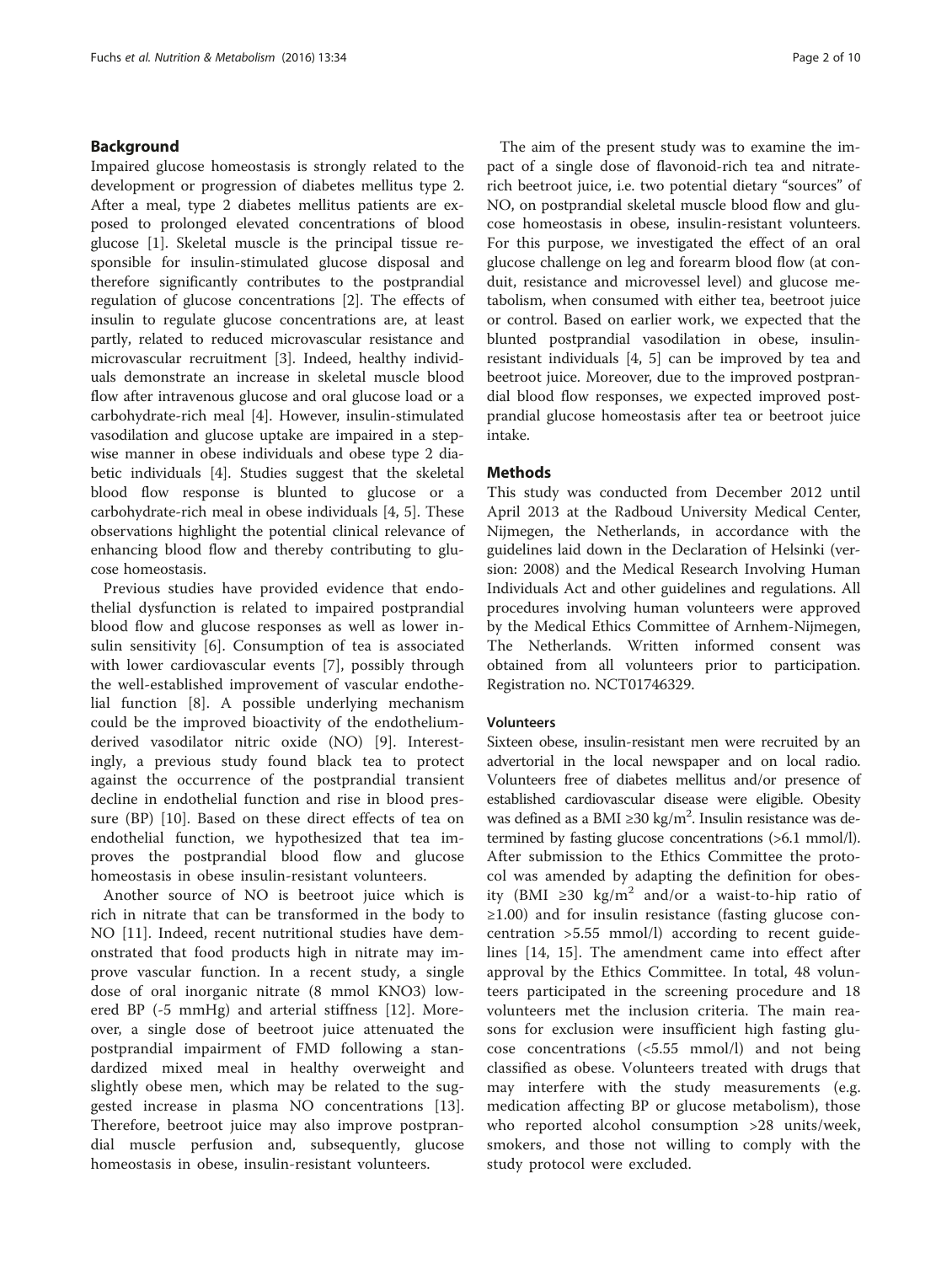# Experimental design

The study was conducted using a single-blind, controlled, randomized, cross-over study design. Data collectors, outcome adjudicators, and data analysts were blinded while participants could not be blinded due to the nature of the test products. Volunteers reported trice to the test facility after an overnight fast. After 20-min rest in the supine position, brachial and femoral artery blood flow (echo-Doppler), forearm and leg resistance artery blood flow (venous occlusion plethysmography) and forearm microvascular perfusion (near infra-red spectroscopy) were regularly assessed. After baseline measurements, volunteers randomly received either a single dose of 100 ml tea, beetroot juice or control (hot water), all containing 75 g glucose. Based on the cross-over design of our study with three different interventions, there were six different possibilities regarding the order of interventions. Volunteers were randomly allocated by an independent statistician into six treatment allocations (Williams design, balanced for first order carryover effects). Subsequently, all measurements were repeated (every 30-min) across a three hour period. Blood was taken every 30 min for post-hoc analysis of glucose and insulin. Between the subsequent testing days, a wash-out period of two to seven (on average four) days was provided.

#### Intervention

The two active test products were the flavonoid-rich fraction of black tea solids (Lipton Yellow Label tea; Unilever R&D, Vlaardingen, the Netherlands) and a commercially available beetroot juice (Beet-It, James White Drinks Ltd., Ipswich, UK). As the active test products were too different in nature to design a proper placebo product, 100 ml water was used as control to match volume. The tea dose was equal to the same amount of flavonoids found in two cups of black tea (Table 1). The beetroot juice provided 300 mg nitrate. Tea and control were given with 75 g anhydrous glucose (Spruyt Hillen B.V., IJsselstein, the Netherlands) which mimics the blood glucose responses during a meal. As the Beet-It beetroot juice contained 13 g of glucose in the form of free glucose and sucrose, 62 g of anhydrous glucose and 30 ml of water were added to a standard portion of 70 ml beetroot juice.

#### Measurements

Volunteers were asked to refrain from spicy meals, nitrate-rich food (i.e. green leafy vegetables or cured meats), tea, alcohol, mouthwash and strenuous exercise for at least 24 h before the measurements. The baseline measurements were performed after a fasting period of at least six hours. During this period

|  |                               | Table 1 Product composition of the flavonoid-rich black tea |  |
|--|-------------------------------|-------------------------------------------------------------|--|
|  | extract and of beetroot juice |                                                             |  |

| Compounds                               | Flavonoid-rich<br>black tea extract | Beetroot juice<br>Beet-It |  |
|-----------------------------------------|-------------------------------------|---------------------------|--|
| Protein (g)                             | 0.01                                | 2.5                       |  |
| Carbohydrates (q)                       | 0.03                                | 16                        |  |
| Fat $(q)$                               | <b>ND</b>                           | < 0.1                     |  |
| Fibre (g)                               | <b>ND</b>                           | < 0.5                     |  |
| Sodium (mg)                             | ND.                                 | < 100                     |  |
| Nitrate (mg)                            | ND.                                 | 300                       |  |
| Total Polyphenol (Folin Ciocalteu) (mg) | 228.1                               | 68.4                      |  |
| consisting of: (-)-Epicatechin (mg)     | 2.3                                 |                           |  |
| (-)-Epigallocatechin (mg)               | 1.1                                 |                           |  |
| (-)-Epigallocatechin gallate (mg)       | 6.2                                 |                           |  |
| (-)-Epicatechin gallate (mg)            | 5.0                                 |                           |  |
| Theaflavins (mg)                        | 2.3                                 |                           |  |
| Gallic acid (mg)                        | 3.9                                 |                           |  |
| Flavonol-glycosides (mg)                | 2.3                                 |                           |  |
| Thearubigins <sup>a</sup> (mg)          | 161.9                               |                           |  |
| Caffeine (mg)                           | 37.1                                | <b>ND</b>                 |  |

Product composition is provided per serving, i.e. 442 mg black tea solids and 70 ml beetroot juice, respectively. The composition of Beet-it beetroot juice was provided by James White Drinks Ltd. (Ipswich, UK). Total polyphenol content of tea was determined by Folin Ciocalteu and the content of specific flavonoids by reversed phase HPLC with a Luna Phenyl hexyl column (4.6x250 mm, 5 μm) and a Phenyl propyl guard column (Phenomenex) <sup>a</sup>Thearubigins were assumed to represent the total polyphenol fraction substracted by catechins, theaflavins, flavonol-glycosides and organic acids (i.e. gallic acid, theogallin and chlorogenic acid)

ND, not determined

volunteers were allowed to drink water ad libitum. The measurements were conducted in a temperaturecontrolled room (22–24 °C) with volunteers in supine position.

#### Glucose homeostasis

Venous blood samples were taken to examine blood glucose and insulin. The homeostasis model assessment (HOMA-IR) was used to examine the degree of insulin resistance, according to:  $HOMA-IR = [insulin (mU/l) X]$ glucose (mmol/l)]/22.5.

#### Conduit artery blood flow (brachial and femoral artery)

Conduit artery blood flow was determined by echo-Doppler as described previously [[16](#page-8-0)]. In short, a 10-MHz multifrequency linear array probe attached to a highresolution ultrasound machine (T3000, Terason, Burlington, MA, U.S.A.) was used to image the arteries. Ultrasound parameters were set to optimize longitudinal, Bmode images of the lumen/arterial wall interface. Continuous Doppler velocity assessment was obtained (insonation angle always  $<60^\circ$ ), which did not vary during the study. For assessment of the brachial artery, volunteers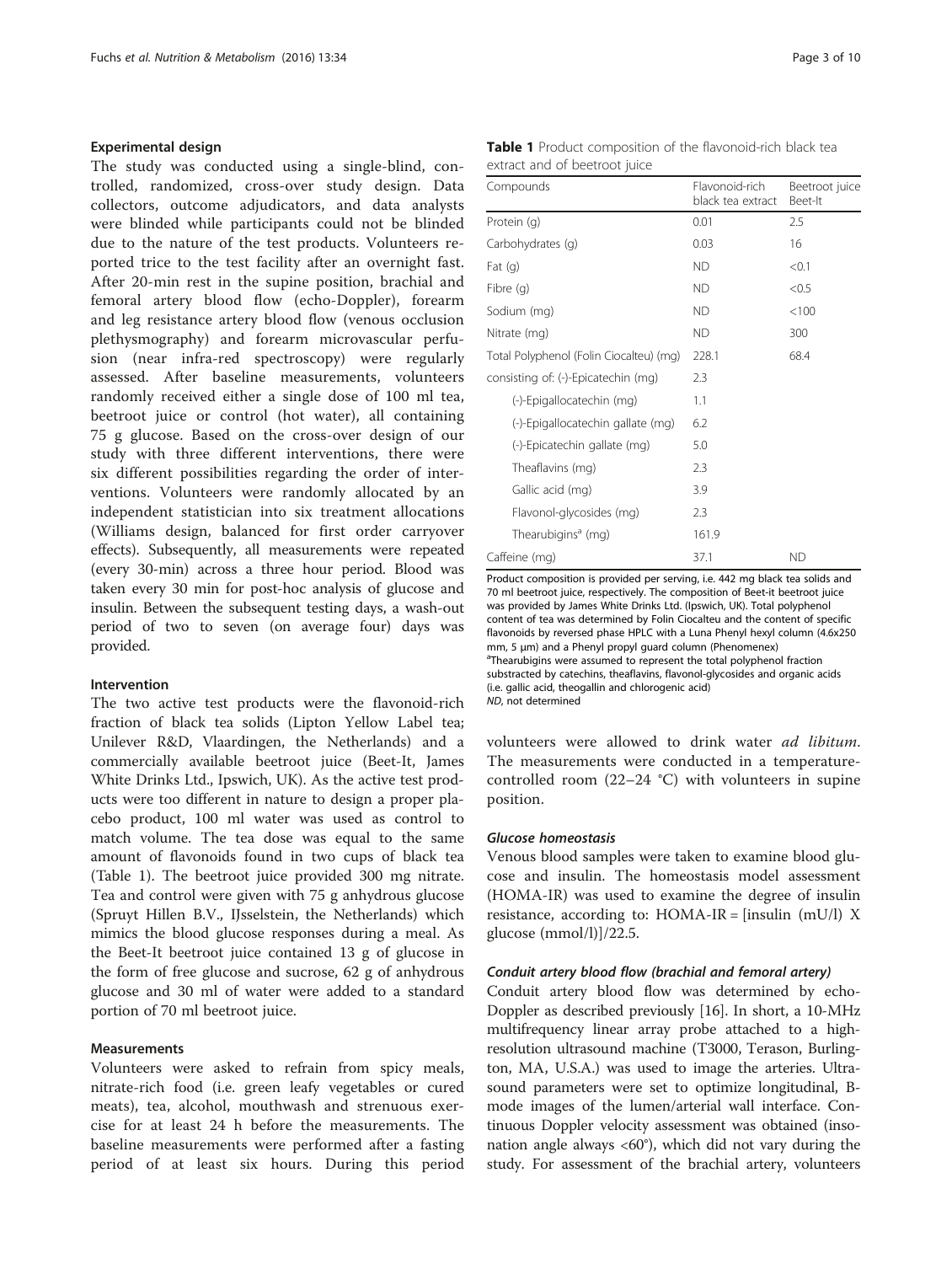were positioned supine with the right arm extended and immobilized with foam, supported at an angle of approximately 80° from the torso. The brachial artery was scanned 2–5 cm above the antecubital fossa. For the superficial femoral artery, volunteers were positioned supine with the lower leg slightly elevated and supported on a ~15 cm thick foam. The superficial femoral artery was scanned in the proximal third of the thigh, at least 5 cm distal from the bifurcation.

#### Resistance artery blood flow (forearm and leg)

Resistance artery blood flow was assessed using venous occlusion plethysmography (VOP). VOP measures the change in (arm or leg) muscle circumference using a mercury-in-silastic strain gauge during temporarily blockage of venous outflow [\[17](#page-8-0)]. The left arm was positioned approximately 5 cm above the level of the heart. A standard BP cuff (10 cm width) was placed around the left upper arm and attached to a rapid cuff inflator (Hokanson, Bellevue, WA, U.S.A.). A mercury-in-silastic strain gauge (Hokanson) was placed at the widest girth of the forearm. The perpendicular distance to the elbow crease was recorded and carefully controlled throughout the experiment. One minute before and during the measurement, the hand circulation was excluded by inflating a cuff (8 cm width) around the wrist to a pressure of 220 mmHg to minimize the contribution of hand skin blood flow. To assess thigh blood flow, a 12 cm width cuff was placed proximally around the left upper leg. The leg was elevated with lower leg resting on a platform 15 cm high. Strain gauge was placed at mid-thigh, ≥10 cm above the patella and  $> 4$  cm below the cuff to avoid displacement of the strain gauge during cuff inflation. For assessment of forearm and thigh resistance artery blood flow, we repeatedly inflated the BP cuffs to 50 mmHg for eight cardiac cycles, followed by deflation for nine cardiac cycles, across a timeframe of five minutes.

#### Microcirculation (forearm)

Near-infrared spectroscopy (NIRS) was used to specifically measure local microvascular muscle blood flow by assessing regional concentration changes in oxyhaemoglobin  $(O_2Hb)$  and desoxyhaemoglobin (HHb), using a continuous wave near-infrared spectrophotometer (OXYMON, Artinis Medical Systems, the Netherlands). Briefly, NIRS is based on the relative transparency of tissue for light in the near infrared region and on the  $O_2$ -dependent absorption changes of haemoglobin and myoglobin. The absorption changes measured directly by the NIRS instrument are converted into estimates of concentration changes of  $O_2Hb$ and HHb by using a modified Lambert-Beer law described in details by Livera et al. [\[18\]](#page-8-0). To correct for the light scattering inside the tissue, a differential path length factor of 4.0 was used. The sum of  $O<sub>2</sub>Hb$  and HHb reflects changes in blood volume, represented by the total hemoglobin signal (tHb). NIRS measurements in the forearm were obtained by positioning the optodes on the extensor carpi radialis brevis muscles of the forearm at a penetration depth of 15–20 mm. The local muscle blood flow was determined by inflating a blood pressure cuff, positioned proximally around the upper arm to 50 mmHg. Blood flow was then measured by analyzing the increase of the slope of tHb, which is the sum of the  $O<sub>2</sub>Hb$  and HHb (in arbitrary units) [[19\]](#page-8-0).

## Blood pressure

First, BP was measured twice at the left brachial artery using the standard auscultatory method with the volunteers in the supine position after a resting period of at least 10 min. Furthermore, arterial BP was measured continuously by a portable BP device (Nexfin; BMEYE B.V., Amsterdam, The Netherlands) connected to the middle phalanx of the index or middle finger of the left hand. Systemic vascular resistance (VR) and cardiac output (CO) were derived from the Nexfin finger volumeclamp method [\[20](#page-8-0)]. Continuous BP measurements were used to calculate local VR, which corrects muscle blood flow for BP fluctuations.

# **Statistics**

Because of the novelty of the study, the effect size of the interventions could not be estimated or calculated. Therefore we based the number of volunteers in the present explorative study on the sample size of earlier vascular studies [[10, 21](#page-8-0)]. We adopted a Mixed Model Repeated measures ANCOVA with volunteers as the random factor to examine whether postprandial changes in blood flow and glucose homeostasis (i.e. fixed factor 'time') differed between the 3 interventions (fixed factor 'intervention'). We included baseline values, age, BMI, waist-to-hip ratio, MAP and AUC insulin response (control) as covariates. Also the interaction time\*intervention and baseline\*intervention were included in the model. Each analysis started using the complete model. The model was then reduced by removal of non-significant factors, starting with non-significant interactions and then non-significant covariates. This process was guided by the AIC criterion (Akaike's Information Criterion), the final model was the model with a minimum AIC. The covariates which contributed significantly to the model were baseline and BMI. The distribution of the residuals was found to have a positive skew for all measurement parameters. To comply with the Normality assumption of the ANCOVA method the natural logarithm of the parameter has been used in the analysis. Values reported are means  $\pm$  SD per time point (tables), or back transformed Least-Squares Means (LSMeans) over all time points (text and tables),  $p$ -values were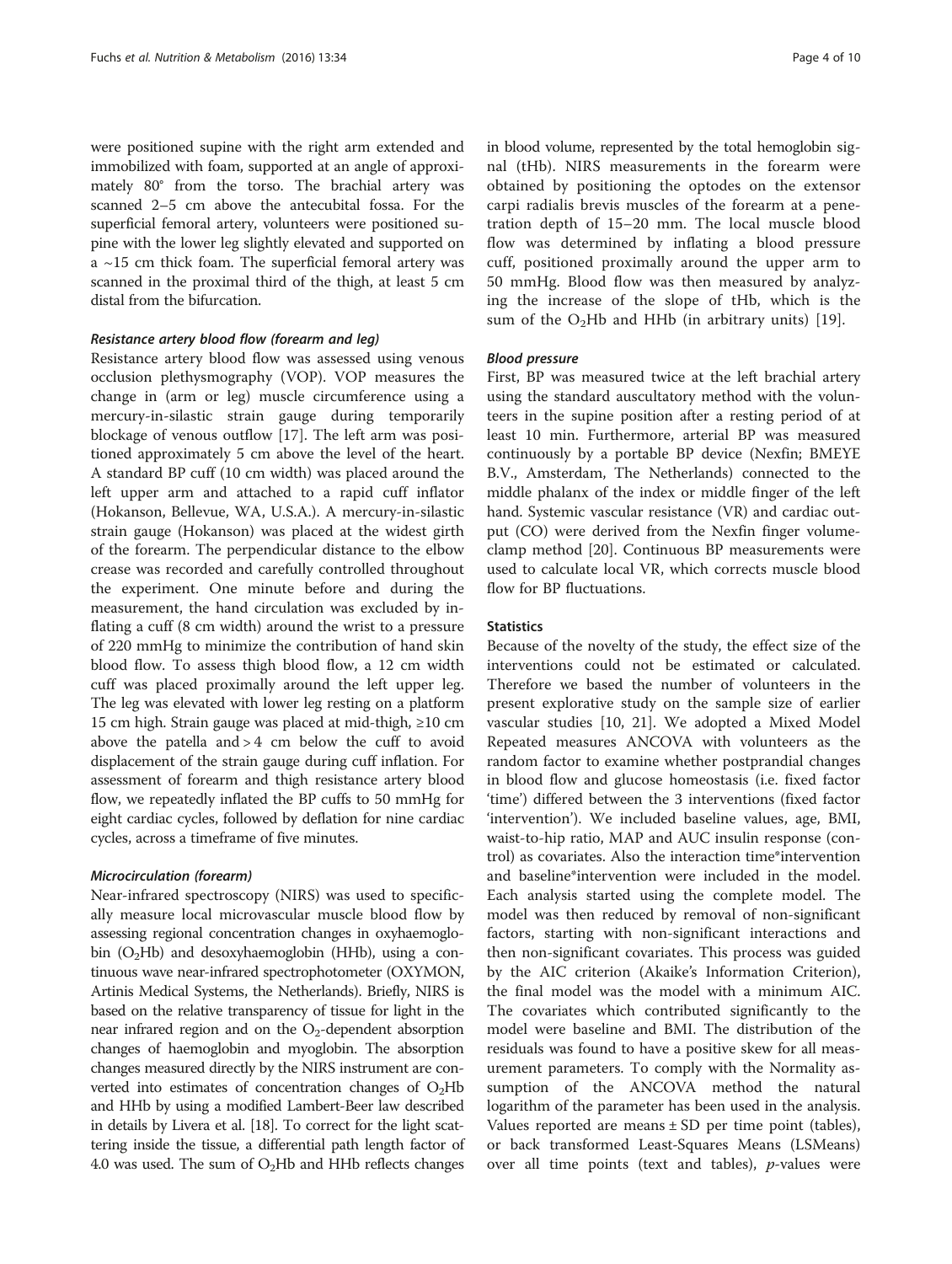calculated for the differences in LSMeans compared to control. A p-value of less than 0.05 was considered significant. Descriptive statistics (table) are presented as median and Q1, Q3. Multiple testing was taken into account using the Tukey-Kramer method.

# Results

Sixteen male volunteers were included (Table 2). A datacheck was performed before deblinding with predefined exclusion criteria: (i) data-points that were  $\geq 2xSD$  off the individuals' mean data; (ii) a data point if <1 min of data was recorded (technical error); (iii) measurements with missing data (technical error). Following completion of all measurements and data check, the randomisation order was revealed and the data was saved as the final data-set. We excluded glucose and insulin data for one measurement, echo-Doppler data for three measurements and NIRS data for six measurements out of 48 measurements.

# Blood flow

Under control conditions, we observed in obese, insulinresistant men no change in VR as assessed by blood flow corrected for BP after the glucose load independent of the vascular bed (Fig. [1a](#page-5-0)–e; Additional file [1:](#page-7-0) Table S1). Tea consumption reduced VR of conduit arteries (arm;  $P = 0.008$  and leg;  $P = 0.033$ , Fig. [1a&](#page-5-0)b; Table [3\)](#page-6-0), leg resistance vessels ( $P = 0.041$ , Fig. [1d](#page-5-0); Table [3\)](#page-6-0) and microvessels (arm,  $P = 0.002$ ; Fig. [1e](#page-5-0); Table [3](#page-6-0)), whilst arm resistance vessel did not change  $(P > 0.24$ , Fig. [1c;](#page-5-0) Table [3\)](#page-6-0).

The effect of beetroot juice was not consistent. The VR of resistance vessels was lowered after beetroot juice ingestion (arm,  $P = 0.0011$  and leg,  $P < 0.0001$ ; Fig. [1c](#page-5-0)&d; Table [3\)](#page-6-0). However, beetroot juice did not reduce VR of conduit arteries (leg,  $P = 0.07$ ; Fig. [1b](#page-5-0), or arm,  $P = 0.60$ ; Fig. [1a;](#page-5-0) Table [3](#page-6-0)) or microvessels  $(P = 0.41;$  Fig. [1e](#page-5-0); Table 3).

| Table 2 Overview of the participant characteristics at baseline |  |
|-----------------------------------------------------------------|--|
|-----------------------------------------------------------------|--|

| Variable                   | Median (Q1; Q3)   |
|----------------------------|-------------------|
| n                          | 16                |
| Age (years)                | 61 (56; 63)       |
| Height (cm)                | 179 (175; 182)    |
| Weight (kg)                | 106 (96; 111)     |
| BMI ( $\text{kg/m}^2$ )    | 32 (31; 34)       |
| Waist circumference (cm)   | 112 (108; 115)    |
| Waist-to-hip-ratio         | 1.03 (1.02; 1.05) |
| Cholesterol (mmol/l)       | 5.25 (4.49; 5.64) |
| Triacylglycerol (mmol/l)   | 1.96 (1.66; 2.55) |
| HDL (mmol/l)               | 1.19(0.96; 1.42)  |
| LDL (mmol/l)               | 3.4 (2.87; 4.08)  |
| Screening glucose (mmol/l) | 5.89 (5.76; 6.38) |
| BMI, body mass index       |                   |

Values are median (Q1, Q3)

# Systemic vascular resistance and cardiac output

Neither SVR nor CO was significantly affected by tea (SVR: 744.6 mmHg l−<sup>1</sup> min−<sup>1</sup> ; CO: 11.1 l/min) or beetroot juice (SVR: 741.2 mmHg l<sup>-1</sup> min<sup>-1</sup>; CO: 11.2 l/min) compared to control (SVR: 759.5 mmHg l<sup>-1</sup> min<sup>-1</sup>; CO: 10.8 l/min). SVR was not significantly associated with either local leg or arm VR (data not shown).

#### Glucose homeostasis

Postprandial glucose showed a rapid increase, with plasma concentration doubled and reaching a maximum around 90 min after the glucose load. Although the glucose concentration gradually declined, it remained elevated for at least three hours (Fig. [2a](#page-6-0)). Tea or beetroot juice did not alter the postprandial changes in glucose plasma concentrations ( $P = 0.44$  and  $P = 0.50$ ; Fig. [2a\)](#page-6-0).

Plasma insulin concentrations demonstrated an increase immediately after the glucose load with maximal values that peaked around 120 min, followed by a rapid decline (Fig. [2b](#page-6-0)). Tea ingestion resulted in a blunted postprandial increase in insulin, leading to a 29 % lower insulin area-under-the-curve of concentration versus time between 0 and 180 min compared to control  $(P <$ 0.0005; Fig. [2b\)](#page-6-0). Beetroot juice had no significant impact on plasma insulin concentration after the glucose load  $(P = 0.48; Fig. 2b)$  $(P = 0.48; Fig. 2b)$  $(P = 0.48; Fig. 2b)$ .

#### **Discussion**

The present study provides a number of important observations. First, our study confirms previous observations that obese, insulin-resistant men demonstrate no change in VR response to a glucose load, which markedly contrasts the vasodilation typically observed in healthy individuals [\[4](#page-8-0), [5](#page-8-0)]. Secondly, we found that tea resulted in a postprandial decrease in VR in conduit arteries, leg resistance vessels and microvessels, whereas beetroot juice led to a decrease in VR at the resistance vessels level only. Third, although postprandial glucose concentrations demonstrated a comparable, timedependent change between all three interventions, tea ingestion was associated with a blunted postprandial increase in insulin. Taken together, these data suggest that single intake of tea results in an immediate improvement in postprandial blood flow and insulin sensitivity in response to a glucose load in obese, insulin-resistant men.

A potential explanation for the impact of tea on postprandial blood flow relates to the impact of tea on endothelial function. Several studies have established the benefit of tea on large vessel endothelial function [\[8](#page-8-0)]. Furthermore, consumption of tea protects against oral fat load-induced endothelial dysfunction in hypertensive volunteers [[10](#page-8-0)]. These effects may relate to the presence of flavonoids in tea since ingestion of other flavonoidrich food products (e.g. cocoa, red wine or berries) can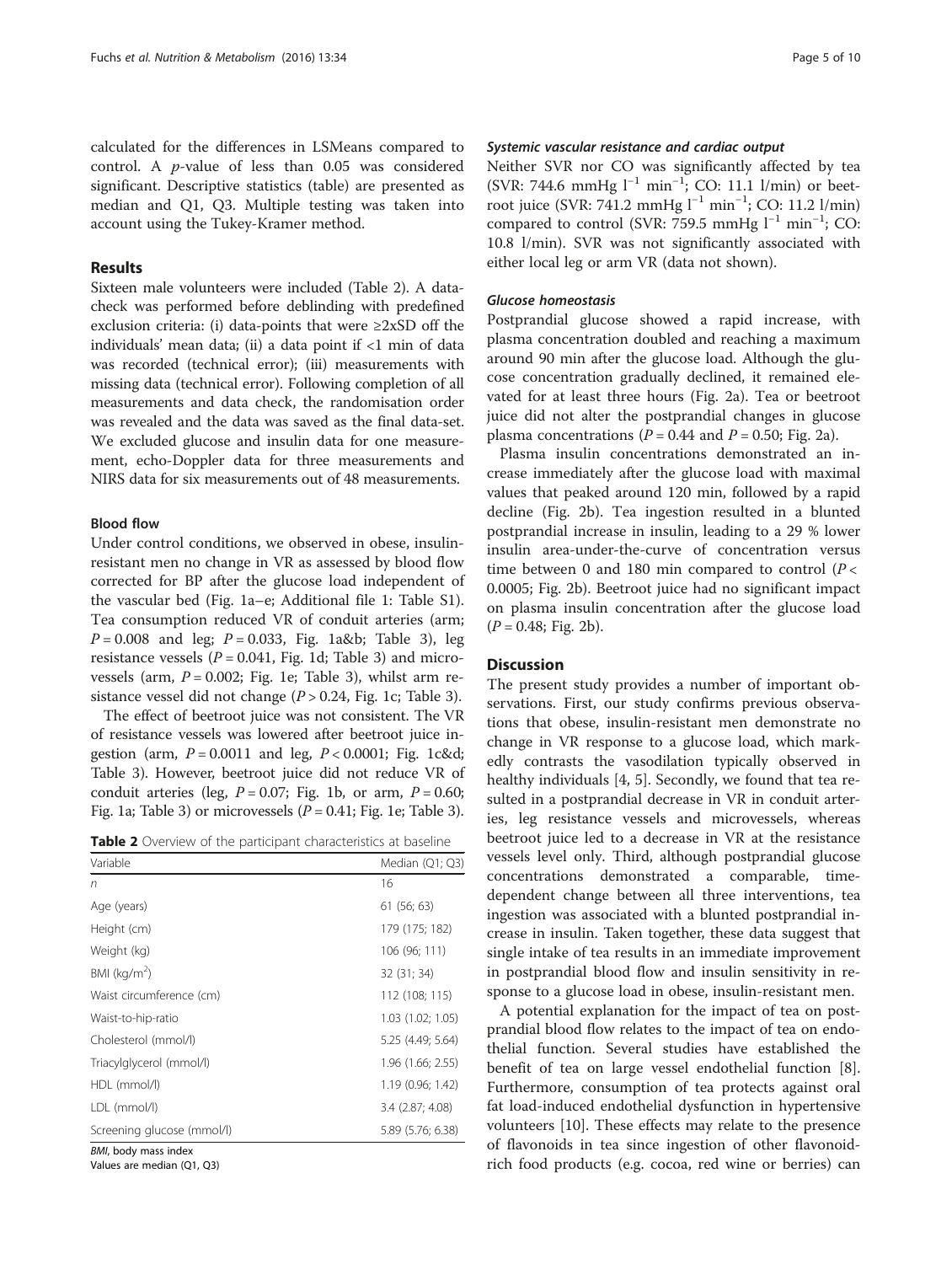<span id="page-5-0"></span>

improve endothelial function too. To support further evidence for a direct effect of tea on the vasculature, previous studies have provided evidence that consumption of green tea increased the blood flow in resistance vessels [[22, 23](#page-8-0)] and microvessels [[24\]](#page-8-0). Thus, tea enhances postprandial blood flow responses, possibly by improving endothelial function.

Tea also affected postprandial concentrations of insulin. This effect contrasts with findings in other studies that examined the impact of tea on postprandial glucose homeostasis, which may relate to differences in methodology (e.g. study population, tea-extract vs tea fraction, meal vs glucose) [[25](#page-8-0), [26\]](#page-8-0). The 29 % attenuation of the post-prandial insulin peak in the tea intervention may be related to the effects on postprandial blood flow. Results

from clinical and experimental studies indicate that insulin stimulates the production of NO and thereby induces capillary recruitment and increases blood flow to the skeletal muscle, which contributes to glucose disposal [[6\]](#page-8-0). Possibly, the postprandial increase in blood flow after tea ingestion required lower insulin concentrations for glucose uptake. At least in the fasted state, plasma insulin concentration and insulin resistance were significantly reduced without changes in fasting plasma glucose concentrations after 4 weeks of daily consumption of 100 mg (-)-epicatechin, with tea being the major dietary source of this flavonoid [[27\]](#page-8-0). Despite changes in insulin, we found no impact of tea on post-prandial glucose levels. Plasma glucose concentration is determined by the balance of glucose entering the circulation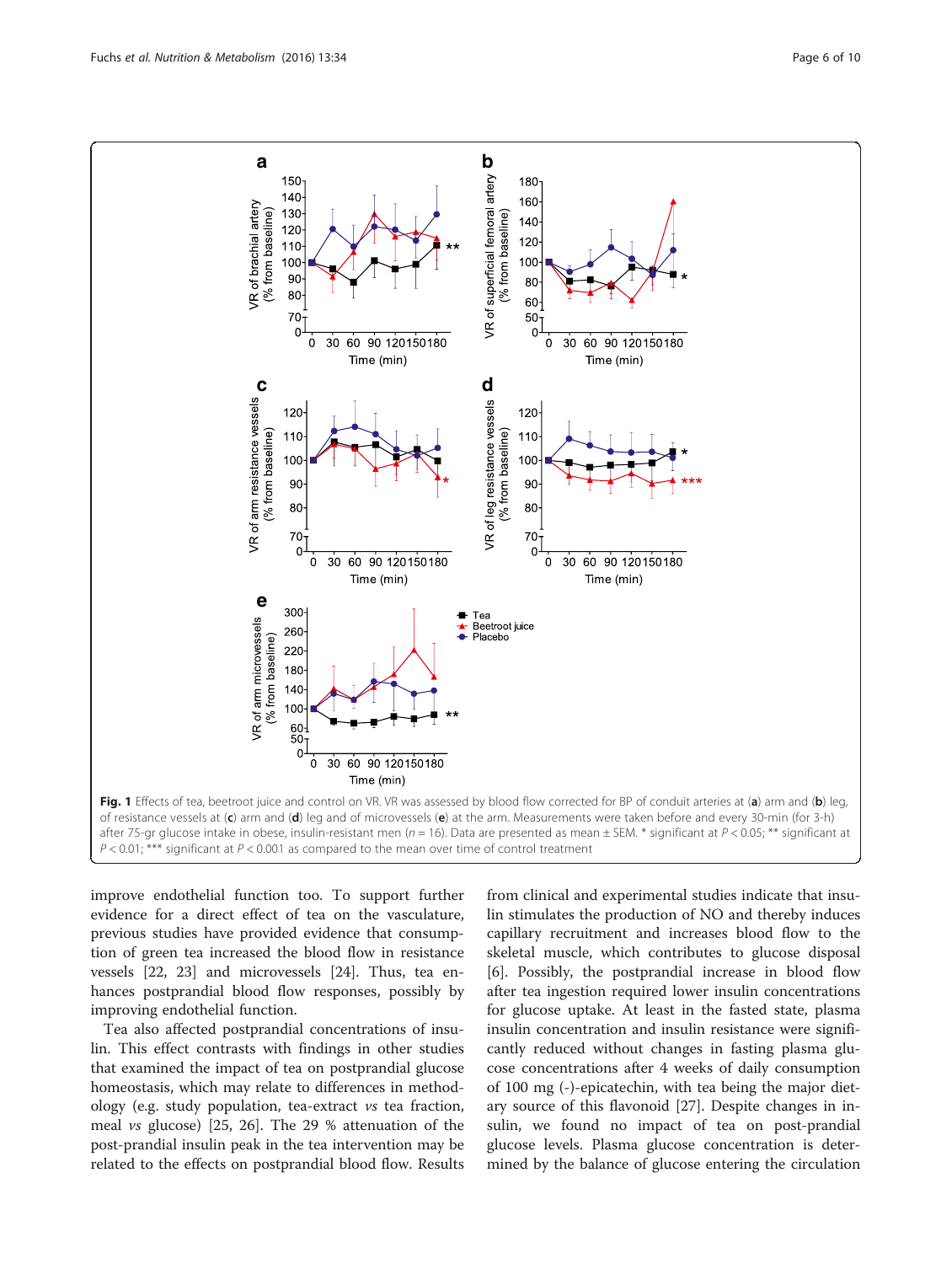| Variable/treatment                                      | Time (minutes) |               |              |               |               |               |               |         |          |
|---------------------------------------------------------|----------------|---------------|--------------|---------------|---------------|---------------|---------------|---------|----------|
|                                                         | $-20$          | $+30$         | $+60$        | $+90$         | $+120$        | $+150$        | $+180$        | LSMeans | P-values |
| BA VR (echo-Doppler), mmHg · min/ml                     |                |               |              |               |               |               |               |         |          |
| Control                                                 | $117 \pm 59$   | $127 \pm 70$  | $109 \pm 49$ | $119 \pm 50$  | $120 \pm 52$  | $116 \pm 56$  | $125 \pm 52$  | 100     |          |
| Beetroot juice                                          | $103 \pm 57$   | $89 \pm 56$   | $104 \pm 66$ | $137 \pm 122$ | $109 \pm 57$  | $123 \pm 114$ | $111 \pm 61$  | 98      | ns       |
| Black tea                                               | $98 \pm 41$    | $103 \pm 58$  | $88 \pm 38$  | $98 \pm 44$   | $92 \pm 47$   | $94 \pm 56$   | $106 \pm 52$  | 88      | 0.008    |
| SFA VR (echo-Doppler), $mmHg \cdot min/ml$              |                |               |              |               |               |               |               |         |          |
| Control                                                 | $61 \pm 28$    | $53 \pm 31$   | $58 \pm 39$  | $73 \pm 69$   | $61 \pm 34$   | $61 \pm 55$   | $74 \pm 65$   | 54      |          |
| Beetroot juice                                          | $87 \pm 67$    | $55 \pm 22$   | $49 \pm 20$  | $65 \pm 56$   | $48 \pm 23$   | $63 \pm 49$   | $90 \pm 105$  | 46      | ns       |
| Black tea                                               | $63 \pm 69$    | $60 \pm 58$   | $55 \pm 55$  | $51 \pm 45$   | $48 \pm 32$   | $107 \pm 219$ | $42 \pm 17$   | 46      | 0.033    |
| Arm VR (VOP), mmHq $\cdot$ min $\cdot$ 100 ml tissue/ml |                |               |              |               |               |               |               |         |          |
| Control                                                 | $54 \pm 22$    | $60 \pm 27$   | $61 \pm 36$  | $62 \pm 43$   | $56 \pm 28$   | $54 \pm 28$   | $56 \pm 31$   | 50      |          |
| Beetroot juice                                          | $49 \pm 23$    | $53 \pm 33$   | $49 \pm 20$  | $44 \pm 16$   | $46 \pm 20$   | $47 \pm 18$   | $43 \pm 23$   | 44      | 0.020    |
| Black tea                                               | $52 \pm 17$    | $55 \pm 26$   | $53 \pm 22$  | $53 \pm 23$   | $51 \pm 18$   | $52 \pm 22$   | $49 \pm 18$   | 48      | ns       |
| Leg VR (VOP), mmHg · min · 100ml tissue/ml              |                |               |              |               |               |               |               |         |          |
| Control                                                 | $44 \pm 27$    | $45 \pm 20$   | $45 \pm 27$  | $45 \pm 31$   | $44 \pm 31$   | $44 \pm 25$   | $44 \pm 31$   | 40      |          |
| Beetroot juice                                          | $44 \pm 23$    | $42 \pm 26$   | $41 \pm 27$  | $41 \pm 27$   | $44 \pm 33$   | $41 \pm 30$   | $41 \pm 30$   | 35      | < 0.0001 |
| Black tea                                               | $43 \pm 19$    | $43 \pm 25$   | $42 \pm 25$  | $43 \pm 29$   | $45 \pm 36$   | $43 \pm 28$   | $43 \pm 22$   | 38      | 0.041    |
| Arm VR (NIRS), A.U.                                     |                |               |              |               |               |               |               |         |          |
| Control                                                 | $129 \pm 108$  | $111 \pm 66$  | $132 \pm 78$ | $122 \pm 49$  | $155 \pm 167$ | $118 \pm 92$  | $124 \pm 124$ | 112     |          |
| Beetroot juice                                          | $152 \pm 147$  | $125 \pm 89$  | $121 \pm 91$ | $145 \pm 125$ | $170 \pm 156$ | $128 \pm 101$ | $118 \pm 105$ | 105     | Ns       |
| Black tea                                               | $201 \pm 150$  | $149 \pm 142$ | $125 \pm 77$ | $108 \pm 53$  | $133 \pm 85$  | $112 \pm 69$  | $117 \pm 51$  | 84      | 0.002    |

<span id="page-6-0"></span>Table 3 Effects of interventions on VR of conduit arteries (echo-Doppler), resistance (VOP) and microvessels (NIRS)

Values are means ± SD per time point or LSMeans over all time points, i.e. before (-20) and after 75 g glucose (at 30-min intervals for 3-h); P-values were calculated for the differences in LSMeans compared to control. BA brachial artery; ns: not significant, SFA superficial femoral artery, VR vascular resistance

(mediated by glucose absorption in the intestinal lumen, glycogenolysis, and gluconeogenesis) and glucose disposal [[28\]](#page-8-0). Possibly, an immediate increase in glucose disposal via reduced VR and improved insulin sensitivity is counterbalanced by an increased release of glucose in the circulation through glycogenolysis and/or gluconeogenesis. Whether repeated exposure to such changes can alter glucose metabolism is currently unknown and should be subject for future research. At least, our observation suggests that flavonoid-rich tea ingestion may acutely affect insulin-sensitivity, possibly mediated via changes in postprandial blood flow.

Beetroot is particular rich in nitrate [[29\]](#page-8-0), which is an important source of NO [\[30](#page-8-0)], and therefore may affect



and every 30-min (for 3-h) after 75-gr glucose intake in obese, insulin-resistant men ( $n = 16$ ). Data are presented as mean  $\pm$  SEM. \*\*\* significant at  $P < 0.001$  as compared to the mean over time of control treatment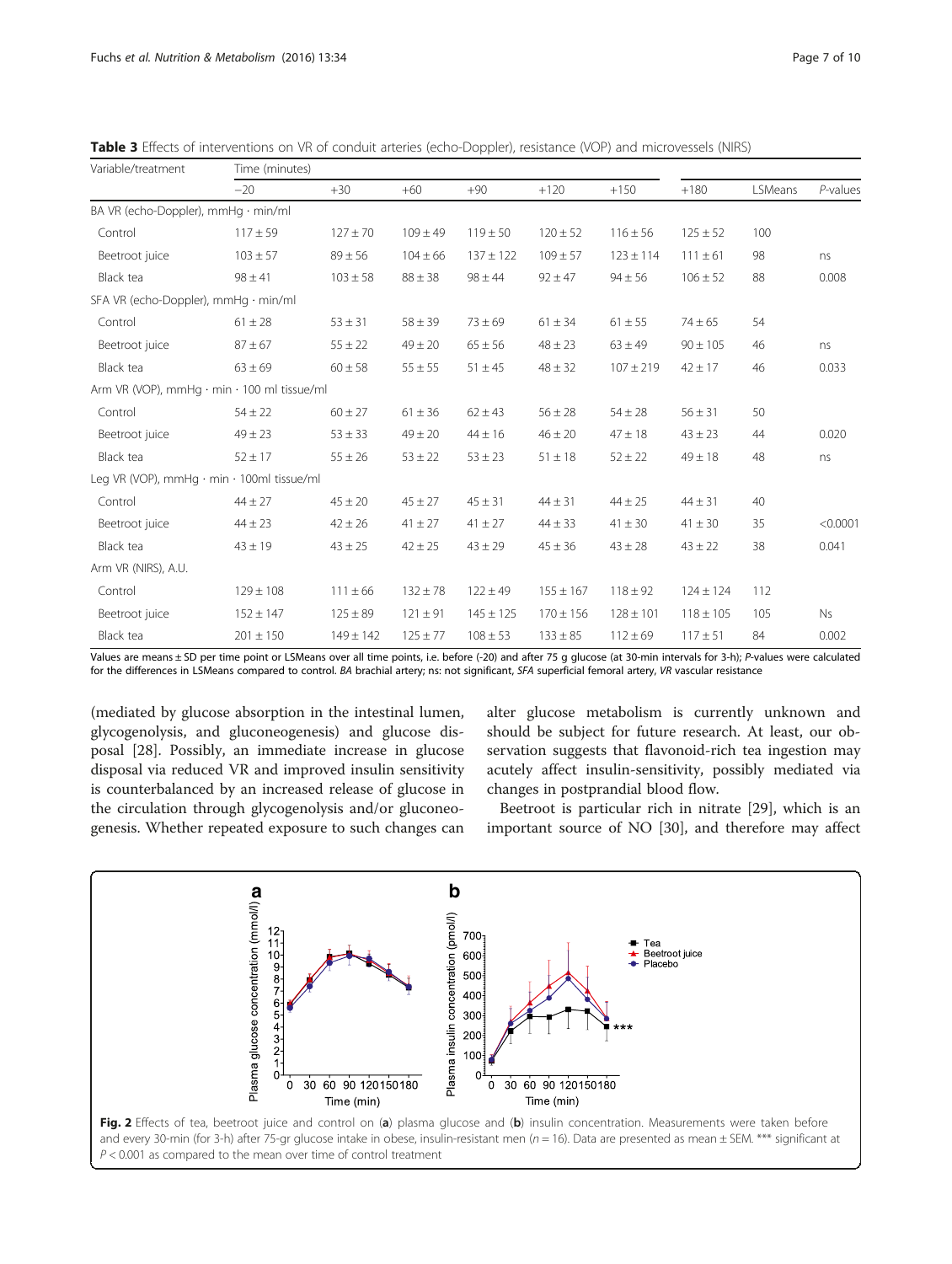<span id="page-7-0"></span>the vasculature [[31\]](#page-8-0). Since previous work found beetroot juice to attenuate the postprandial impairment of FMD [[13\]](#page-8-0), we expected beetroot juice to improve postprandial blood flow responses. Indeed, postprandial forearm and leg resistance artery blood flow was improved after beetroot juice ingestion. However, this was not accompanied by changes in conduit or microvessel blood flow, whilst we also found no effect on postprandial glucose or insulin concentrations. This inconsistency of the impact of beetroot juice on the different vascular beds may be caused by the difference in mechanisms involved in the vascular reactivity of macro- and microvasculature [[32, 33\]](#page-8-0). The vasomotor responses to neural, metabolic and physical factors vary between vessels in different vascular beds and even along the same bed, particularly as vessels become smaller and the relative contribution of NO to vasodilation diminishes [[33\]](#page-8-0). Of note, our findings are in line with previous studies in individuals with diabetes mellitus type 2 failing to show effects of beetroot juice supplementation on macrovascular or microvascular endothelial function, BP or insulin sensitivity [\[34](#page-8-0)–[36](#page-9-0)]. The lack of effect may relate to the increased oxidative stress commonly seen in individuals with impaired glucose metabolism, resulting in a higher scavenging, and thus less bioactivity, of NO that is formed following nitrate supplementation [[36\]](#page-9-0).

In agreement with our findings, others did not detect an effect of inorganic nitrate on insulin or glucose after an oral glucose test or during an euglycemic clamp [[37](#page-9-0)]. In contrast, Wootton-Beard et al. showed that beetroot juice lowered insulin and preserved glucose concentrations after a 50-gr carbohydrate meal [[38](#page-9-0)]. A possible explanation for these findings may relate to the polyphenol, including flavonoids, content of the intervention products. The beetroot juice used in the study of Wootton-Beard et al. contained 326.3 mg polyphenols per serving [\[39\]](#page-9-0), whilst beetroot juice and tea of the present study contained 68.4 and 228.1 mg polyphenols per serving, respectively. Possibly, larger amounts of polyphenols may relate to changes in postprandial blood flow and/or glucose homeostasis.

# Clinical relevance

Epidemiological data suggests that tea ingestion is associated with lower risk of diabetes mellitus type 2 [\[40\]](#page-9-0). A recent systematic review and dose-response metaanalysis of prospective cohort studies found a significant, inverse association between tea consumption and risk of developing diabetes mellitus type 2, with increased consumption of two cups of tea/day associated with a 4.6 % reduced risk of diabetes mellitus type 2 [\[41](#page-9-0)]. Our study provides the first potential insight in possible mechanisms by which tea may affect postprandial insulin sensitivity and, therefore, development and progression of diabetes mellitus type 2. Additional studies, preferably adopting randomized controlled clinical studies, on tea ingestion and glucose homeostasis are required to further explore the potential impact of tea ingestion.

# Limitations

The current study has several strengths that give support to the conclusions, such as the within-volunteer design, inclusion of a tightly controlled population with impaired insulin resistance, and parallel measurements in different vascular beds in upper and lower limbs. However, due to the explorative character of the study, the study population was rather small. Both test products were too different in taste and color to design a single real placebo product and we used water as control. Therefore, the study was performed in a single-blinded way, with volunteers being aware of the test product identity.

# Conclusion

We observed that obese, insulin-resistant men demonstrate no change in postprandial blood flow, whilst postprandial plasma glucose and insulin concentrations increased significantly. Flavonoid-rich tea significantly decreased peripheral VR across upper and lower limb vascular beds, whereas insulin plasma concentrations were reduced without affecting plasma glucose. Beetroot juice showed less consistent effects on VR and no effect on glucose homeostasis. Taken together, flavonoid-rich tea may affect insulin sensitivity, possibly related to improvements in postprandial peripheral VR. Future studies should further explore the potential long-term clinical benefits of increasing the intake of flavonoid-rich tea on glucose homeostasis.

# Additional file

[Additional file 1: Table S1](dx.doi.org/10.1186/s12986-016-0094-x) Effects of interventions on blood flow of conduit arteries (echo-Doppler), resistance (VOP) and microvessels (NIRS). (DOCX 19 kb)

#### Abbreviations

BP: blood pressure; CO: cardiac output; FMD: flow-mediated dilation; HHb: desoxyhaemoglobin; NIRS: near-infrared spectroscopy; NO: nitric oxide; O2Hb: oxyhaemoglobin; SVR: systemic vascular resistance; tHb: total hemoglobin signal; VOP: venous occlusion plethysmography; VR: vascular resistance.

#### Competing interests

Research Scientists DF, RD and TPJM are employed by Unilever Research and Development. Unilever markets food products some of which address cardiovascular risk factors. All other authors have no conflicts of interest.

#### Authors' contributions

DF, RD and DHT designed the study; JN, TMHE and DHT acquired the data; DF, JN, RD, TPJM, MTEH, TMHE and DHT analysed and interpreted the data; DF drafted the manuscript. All authors critically revised the manuscript and read and approved the final manuscript.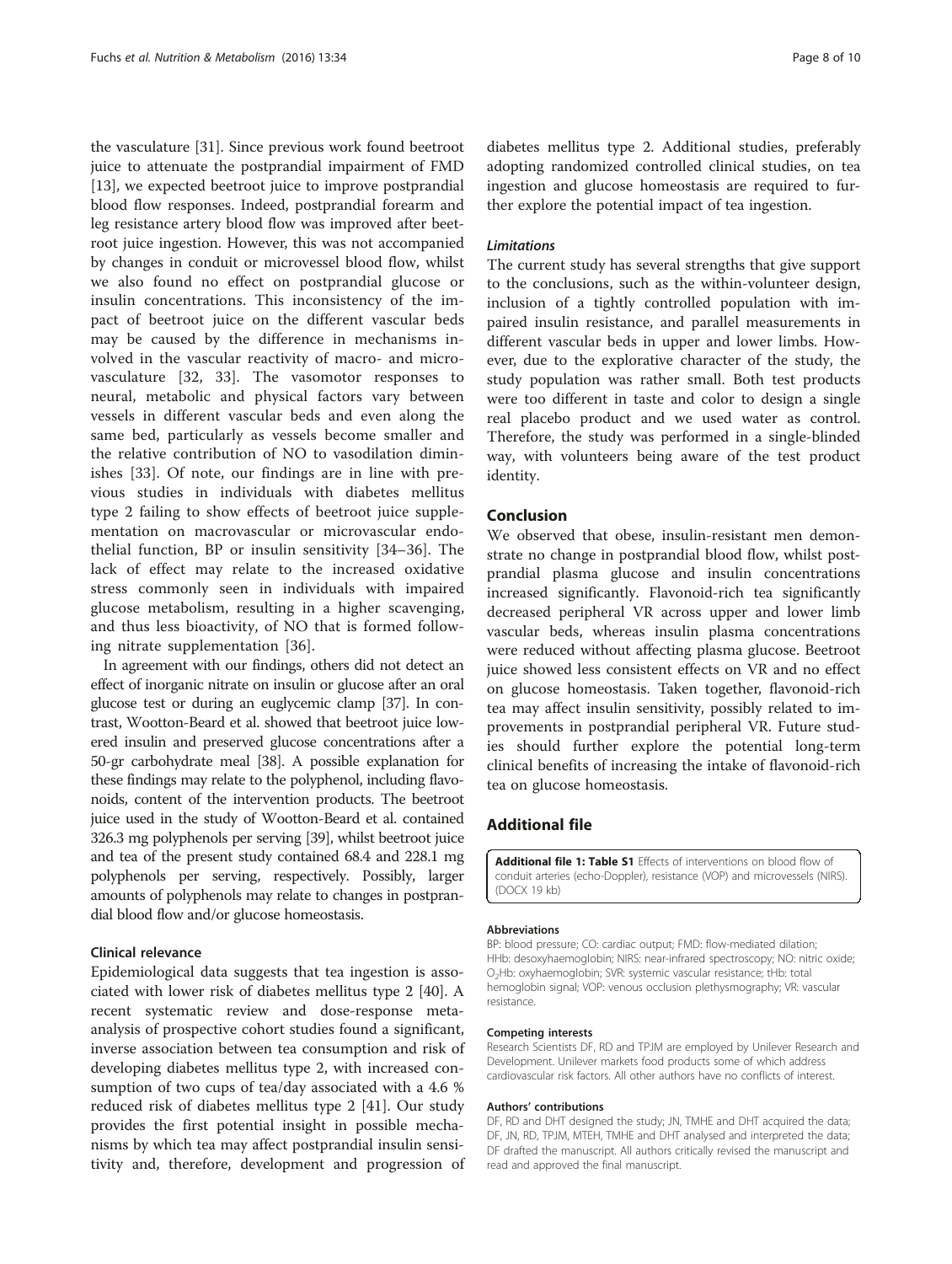#### <span id="page-8-0"></span>Acknowledgements

The authors greatly acknowledge Jean H. Koek $1$  for advice with the test products, Desiree Braad<sup>2</sup> for assistance with screening of volunteers and performance of measurements, Bregina Kersten<sup>2</sup> for echo-Doppler measurements and analysis of echo-Doppler and NIRS data, Ibtissam Mokadem<sup>2</sup> for assistance in performing VOP measurements, Annemieke Heemels<sup>2</sup> and Danique Ploegmakers<sup>2</sup> for assistance in performing study measurements, and Frits Quadt<sup>4</sup> for the statistical analyses. <sup>1</sup>Unilever Research and Development, Vlaardingen, The Netherlands <sup>2</sup> Research Institute for Health Sciences, Department of Physiology, Radboud University Medical Center, Nijmegen, The Netherlands <sup>4</sup> Quadt Consultancy BV, Oostvoorne, The Netherlands

#### Funding

Sources of Funding. The study was funded by Unilever Research and Development, Vlaardingen, The Netherlands.

#### Prior publication

The study results have been presented at the Hypertension meeting (Joint Meeting of European Society of Hypertension and International Society of Hypertension,  $13<sup>th</sup> - 16<sup>th</sup>$  June 2014, Athens).

#### Author details

<sup>1</sup>Unilever Research and Development, Vlaardingen, Olivier van Noortlaan 120, PO Box 114, 3130 AC Vlaardingen, The Netherlands. <sup>2</sup>Research Institute for Health Sciences, Department of Physiology, Radboud University Medical Center, Geert Grooteplein-West 32, 6525 GA Nijmegen, The Netherlands. <sup>3</sup>Research Institute for Sport and Exercise Sciences, Liverpool John Moores University, Byrom Street, L3 3AF Liverpool, UK.

#### Received: 5 January 2016 Accepted: 2 May 2016 Published online: 13 May 2016

#### References

- 1. American Diabetes Association. Postprandial Blood Glucose. Clin Diab. 2001; 19:127–30.
- 2. Thiebaud D, Jacot E, Defronzo RA, Maeder E, Jequier E, Felber JP. The effect of graded doses of insulin on total glucose uptake, glucose oxidation, and glucose storage in man. Diabetes. 1982;31:957–63.
- 3. Vincent MA, Clerk LH, Lindner JR, Klibanov AL, Clark MG, Rattigan S, et al. Microvascular recruitment is an early insulin effect that regulates skeletal muscle glucose uptake in vivo. Diabetes. 2004;53:1418–23.
- 4. Clark MGW. Blood flow and muscle metabolism: a focus on insulin action. Am J Physiol Endocrinol Metab. 2003;284:E241–58.
- 5. Mitrou P, Boutati E, Lambadiari V, Maratou E, Papakonstantinou A, Komesidou V, et al. Rates of glucose uptake in adipose tissue and muscle in vivo after a mixed meal in women with morbid obesity. J Clin Endocrinol Metab. 2009;94:2958–61.
- 6. Kim JA, Montagnani M, Koh KK, Quon MJ. Reciprocal relationships between insulin resistance and endothelial dysfunction: molecular and pathophysiological mechanisms. Circulation. 2006;113:1888–904.
- 7. Stensvold I, Tverdal A, Solvoll K, Foss OP. Tea consumption. Relationship to cholesterol, blood pressure, and coronary and total mortality. Prev Med. 1992;21:546–53.
- Ras RT, Zock PL, Draijer R. Tea consumption enhances endothelialdependent vasodilation; a meta-analysis. PLoS One. 2011;6, e16974.
- 9. Grassi D, Desideri G, Di Giosia P, De Feo M, Fellini E, Cheli P, et al. Tea, flavonoids, and cardiovascular health: endothelial protection. Am J Clin Nutr. 2013;98:1660S–6.
- 10. Grassi D, Draijer R, Desideri G, Mulder T, Ferri C. Black tea lowers blood pressure and wave reflections in fasted and postprandial conditions in hypertensive patients: a randomised study. Nutrients. 2015;7:1037–51.
- 11. Lundberg JO, Feelisch M, Bjorne H, Jansson EA, Weitzberg E. Cardioprotective effects of vegetables: Is nitrate the answer? Nitric Oxide. 2006;15:359–62.
- 12. Bahra M, Kapil V, Pearl V, Ghosh S, Ahluwalia A. Inorganic nitrate ingestion improves vascular compliance but does not alter flow-mediated dilatation in healthy volunteers. Nitric Oxide. 2012;26:197–202.
- 13. Joris PJ, Mensink RP. Beetroot juice improves in overweight and slightly obese men postprandial endothelial function after consumption of a mixed meal. Atherosclerosis. 2013;231:78–83.
- 
- 14. Alberti KG, Eckel RH, Grundy SM, Zimmet PZ, Cleeman JI, Donato KA, et al. Harmonizing the metabolic syndrome: a joint interim statement of the international diabetes federation task force on epidemiology and prevention; national heart, lung, and blood institute; American heart association; world heart federation; international atherosclerosis society; and international association for the study of obesity. Circulation. 2009; 120:1640–5.
- 15. Assmann G, Guerra R, Fox G, Cullen P, Schulte H, Willett D, et al. Harmonizing the definition of the metabolic syndrome: comparison of the criteria of the adult treatment panel iii and the international diabetes federation in United States American and European populations. Am J Cardiol. 2007;99:541–8.
- 16. Thijssen DH, Black MA, Pyke KE, Padilla J, Atkinson G, Harris RA, et al. Assessment of flow-mediated dilation in humans: a methodological and physiological guideline. Am J Physiol Heart Circ Physiol. 2011;300:H2–12.
- 17. Joyner MJ, Dietz NM, Shepherd JT. From Belfast to Mayo and beyond: the use and future of plethysmography to study blood flow in human limbs. J Appl Physiol (1985). 2001;91:2431–41.
- 18. Livera LN, Wickramasinghe YA, Spencer SA, Rolfe P, Thorniley MS. Cyclical fluctuations in cerebral blood volume. Arch Dis Child. 1992;67:62–3.
- 19. Brunnekreef JJ, Oosterhof J, Thijssen DH, Colier WN, van Uden CJ. Forearm blood flow and oxygen consumption in patients with bilateral repetitive strain injury measured by near-infrared spectroscopy. Clin Physiol Funct Imaging. 2006;26:178–84.
- 20. Martina JR, Westerhof BE, Van GJ, de Beaumont EM, Truijen J, Kim YS, et al. Noninvasive continuous arterial blood pressure monitoring with Nexfin(R). Anesthesiology. 2012;116:1092–103.
- 21. Thijssen DH, Bleeker MW, Smits P, Hopman MT. Reproducibility of blood flow and post-occlusive reactive hyperaemia as measured by venous occlusion plethysmography. Clin Sci (Lond). 2005;108:151–7.
- 22. Oyama J, Maeda T, Kouzuma K, Ochiai R, Tokimitsu I, Higuchi Y, et al. Green tea catechins improve human forearm endothelial dysfunction and have antiatherosclerotic effects in smokers. Circ J. 2010;74:578–88.
- 23. Nagaya N, Yamamoto H, Uematsu M, Itoh T, Nakagawa K, Miyazawa T, et al. Green tea reverses endothelial dysfunction in healthy smokers. Heart. 2004; 90:1485–6.
- 24. Heinrich U, Moore CE, De Spirt S, Tronnier H, Stahl W. Green tea polyphenols provide photoprotection, increase microcirculation, and modulate skin properties of women. J Nutr. 2011;141:1202–8.
- 25. Bryans JA, Judd PA, Ellis PR. The effect of consuming instant black tea on postprandial plasma glucose and insulin concentrations in healthy humans. J Am Coll Nutr. 2007;26:471–7.
- 26. Louie JC, Atkinson F, Petocz P, Brand-Miller JC. Delayed effects of coffee, tea and sucrose on postprandial glycemia in lean, young, healthy adults. Asia Pac J Clin Nutr. 2008;17:657–62.
- 27. Dower JI, Geleijnse JM, Gijsbers L, Zock PL, Kromhout D, Hollman PC. Effects of the pure flavonoids epicatechin and quercetin on vascular function and cardiometabolic health: a randomized, double-blind, placebo-controlled, crossover trial. Am J Clin Nutr. 2015;101:914–21.
- 28. Aronoff SL, Berkowitz K, Shreiner B, Want L. Glucose metabolism and regulation: beyond insulin and glucagon. Diab Spectr. 2004;17:183–90.
- 29. Siervo M, Lara J, Ogbonmwan I, Mathers JC. Inorganic nitrate and beetroot juice supplementation reduces blood pressure in adults: a systematic review and meta-analysis. J Nutr. 2013;143:818–26.
- 30. Bos PM, Van den Brandt PA, Wedel M, Ockhuizen T. The reproducibility of the conversion of nitrate to nitrite in human saliva after a nitrate load. Food Chem Toxicol. 1988;26:93–7.
- 31. Kapil V, Khambata RS, Robertson A, Caulfield MJ, Ahluwalia A. Dietary nitrate provides sustained blood pressure lowering in hypertensive patients: a randomized, phase 2, double-blind, placebo-controlled study. Hypertension. 2015;65:320–7.
- 32. Minson CT, Green DJ. Measures of vascular reactivity: prognostic crystal ball or Pandora's box? J Appl Physiol (1985). 2008;105:398–9.
- 33. Hill CE, Phillips JK, Sandow SL. Heterogeneous control of blood flow amongst different vascular beds. Med Res Rev. 2001;21:1–60.
- 34. Cermak NM, Hansen D, Kouw IWK, van Dijk JW, Blackwell JR, Jones AM, et al. A single dose of sodium nitrate does not improve oral glucose tolerance in patients with type 2 diabetes mellitus. Nutr Res. 2015;35:674–80.
- 35. Gilchrist M, Winyard PG, Aizawa K, Anning C, Shore A, Benjamin N. Effect of dietary nitrate on blood pressure, endothelial function, and insulin sensitivity in type 2 diabetes. Free Radic Biol Med. 2013;60:89–97.